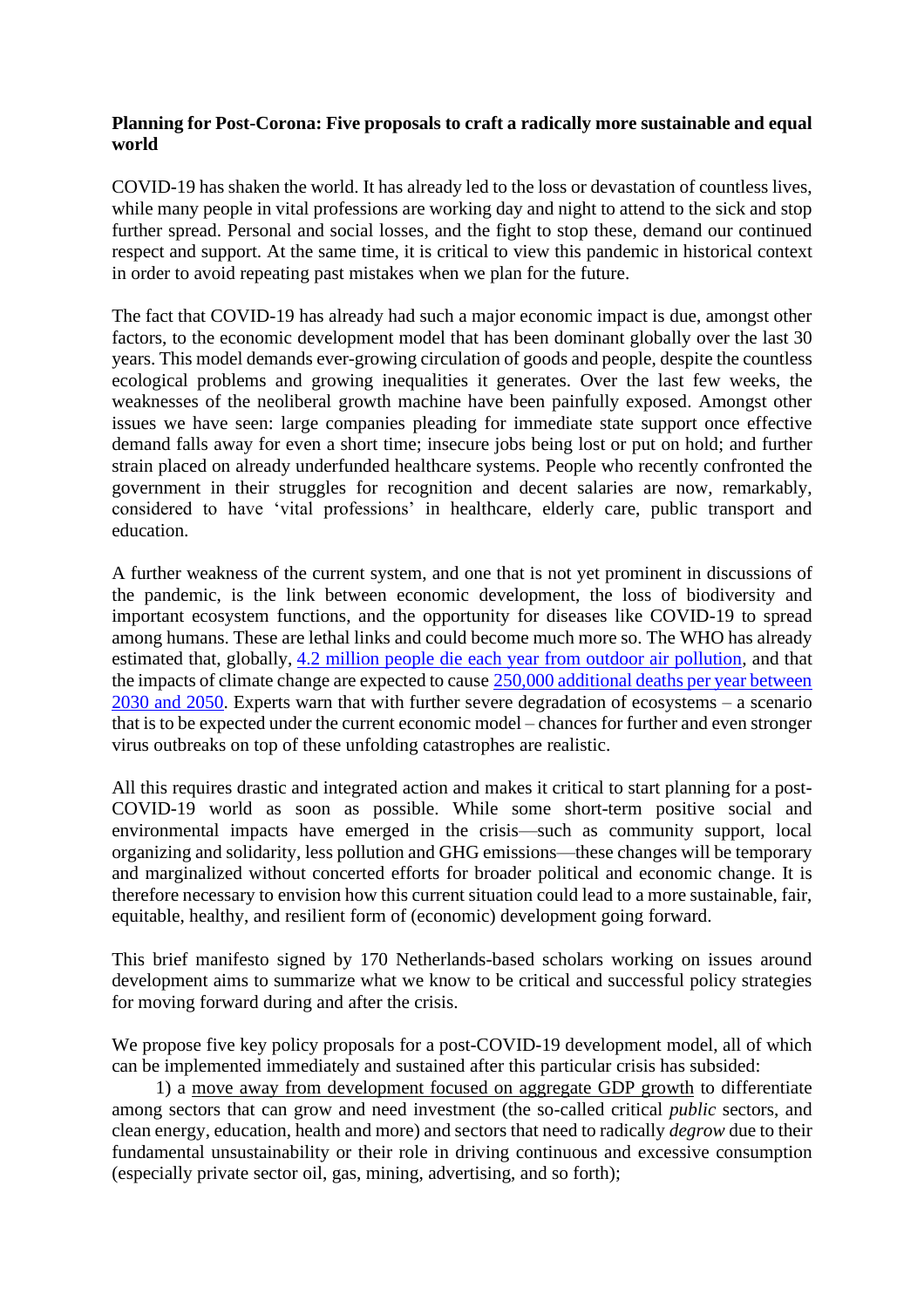2) an economic framework focused on redistribution, which establishes a universal basic income rooted in a universal social policy system, a strong progressive taxation of income, profits and wealth, reduced working hours and job sharing, and recognizes care work and essential public services such as health and education for their intrinsic value;

3) agricultural transformation towards regenerative agriculture based on biodiversity conservation, sustainable and mostly local and vegetarian food production, as well as fair agricultural employment conditions and wages;

4) reduction of consumption and travel, with a drastic shift from luxury and wasteful consumption and travel to basic, necessary, sustainable and satisfying consumption and travel;

5) debt cancellation, especially for workers and small business owners and for countries in the global south (both from richer countries and international financial institutions).

As academics, we are convinced that this policy vision will lead to more sustainable, equal and diverse societies based on international solidarity, and ones that can better prevent and deal with shocks and pandemics to come. For us the question is no longer whether we need to start implementing these strategies, but how we go about it. As we acknowledge those groups hardest hit by this particular crisis in the Netherlands and beyond, we can do justice to them by being proactive in ensuring that a future crisis will be much less severe, cause much less suffering or not happen at all. Together with many other communities, in the Netherlands and globally, we believe the time is right for such a positive and meaningful vision going forward. We urge politicians, policy-makers and the general public to start organizing for their implementation sooner rather than later.

Signed:

- 1. Ana Aceska, Wageningen University
- 2. Murat Arsel, Erasmus University Rotterdam
- 3. Ellen Bal, Vrije University Amsterdam
- 4. Bosman Batubara, IHE, Delft University en University of Amsterdam
- 5. Maarten Bavinck, University of Amsterdam
- 6. Pascal Beckers, Radboud University
- 7. Kees Biekart, Erasmus University Rotterdam
- 8. Arpita Bisht, Erasmus University Rotterdam
- 9. Cebuan Bliss, Radboud University
- 10. Rutgerd Boelens, Wageningen University
- 11. Simone de Boer, Leiden University
- 12. Jun Borras, Erasmus University Rotterdam
- 13. Suzanne Brandon, Wageningen University
- 14. Arjen Buijs, Wageningen University
- 15. Bram Büscher, Wageningen University
- 16. Amrita Chhachhi, Erasmus University Rotterdam
- 17. Kristen Cheney, Erasmus University Rotterdam
- 18. Robert Coates, Wageningen University
- 19. Dimitris Dalakoglou, Vrije University Amsterdam
- 20. Jampel Dell'Angelo, Vrije University Amsterdam
- 21. Josephine Chambers, Wageningen University
- 22. Freek Colombijn, Vrije University Amsterdam
- 23. Tine Davids, Radboud University
- 24. Sierra Deutsch, Wageningen University
- 25. Madi Ditmars, Afrika Studiecentrum Leiden
- 26. Guus Dix, Leiden University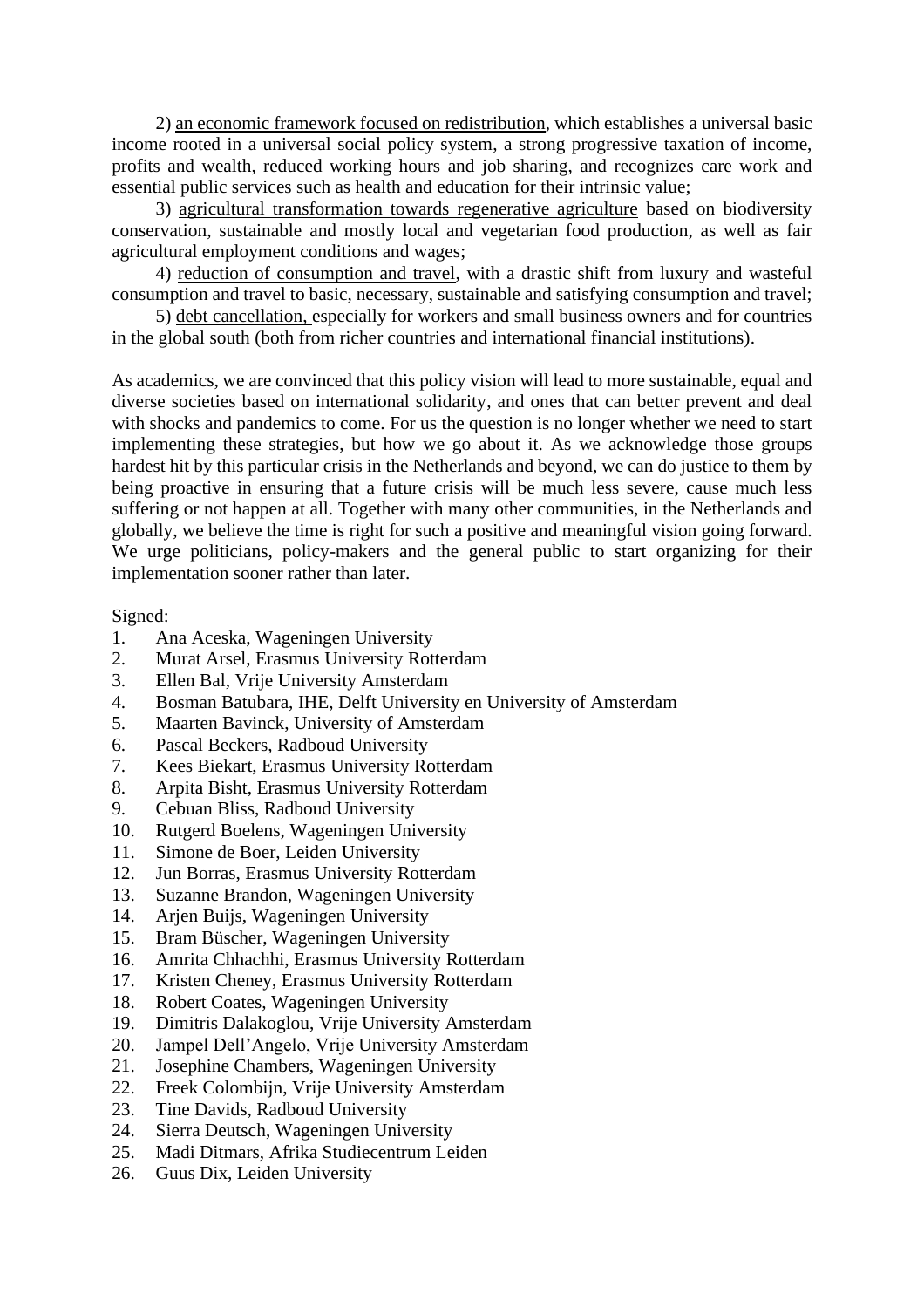- 27. Martijn Duineveld, Wageningen University
- 28. Henk Eggens, Royal Tropical Institute
- 29. Thomas Eimer, Radboud University
- 30. Flávio Eiró, Radboud University
- 31. Willem Elbers, Radboud University
- 32. Jaap Evers, IHE Delft University<br>33. Giuseppe Feola, Utrecht Universi
- 33. Giuseppe Feola, Utrecht University
- 34. Milja Fenger, Erasmus University Rotterdam
- 35. Andrew Fischer, Erasmus University Rotterdam
- 36. Robert Fletcher, Wageningen University
- 37. Judith Floor, Open University en Wageningen University
- 38. Des Gasper, Erasmus University Rotterdam
- 39. Lennie Geerlings, Leiden University
- 40. Julien-François Gerber, Erasmus University Rotterdam
- 41. Jan Bart Gewald, African Studies Centre Leiden
- 42. Sterre Gilsing, Utrecht University
- 43. Cristina Grasseni, Leiden University
- 44. Erella Grassiani, University of Amsterdam
- 45. Joyeeta Gupta, University of Amsterdam
- 46. Wendy Harcourt, Erasmus University Rotterdam
- 47. Janne Heederik, Radboud University
- 48. Henk van den Heuvel, Vrije University Amsterdam
- 49. Silke Heumann, Erasmus University Rotterdam
- 50. Thea Hilhorst, Erasmus University Rotterdam
- 51. Helen Hintjens, Erasmus University Rotterdam
- 52. Geoffrey Hobbis, Groningen University
- 53. Stephanie Hobbis, Wageningen University
- 54. Barbara Hogenboom, University of Amsterdam
- 55. Michaela Hordijk, University of Amsterdam
- 56. Sabine van der Horst, Utrecht University<br>57. Henk van Houtum, Radboud University
- 57. Henk van Houtum, Radboud University
- 58. Edward Huijbens, Wageningen University
- 59. Kees Jansen, Wageningen University
- 60. Freek Janssens, Leiden University
- 61. Rosalba Icaza, Erasmus University Rotterdam
- 62. Verina Ingram, Wageningen Economic Research en Wageningen University
- 63. Rivke Jaffe, University of Amsterdam
- 64. Shyamika Jayasundara-Smits, Erasmus University Rotterdam
- 65. Joop de Jong, Amsterdam UMC
- 66. Rik Jongenelen, African Studies Centre, Leiden
- 67. Joost Jongerden, Wageningen University
- 68. Emanuel de Kadt, Utrecht University
- 69. Coco Kanters, Leiden University.
- 70. Agnieszka Kazimierczuk, African Studies Centre Leiden
- 71. Jeltsje Kemerink-Seyoum, IHE Delft University
- 72. Thomas Kiggell, Wageningen University
- 73. Mathias Koepke, Utrecht University
- 74. Michiel Köhne, Wageningen University
- 75. Anouk de Koning, Leiden University
- 76. Kees Koonings, Utrecht University en University of Amsterdam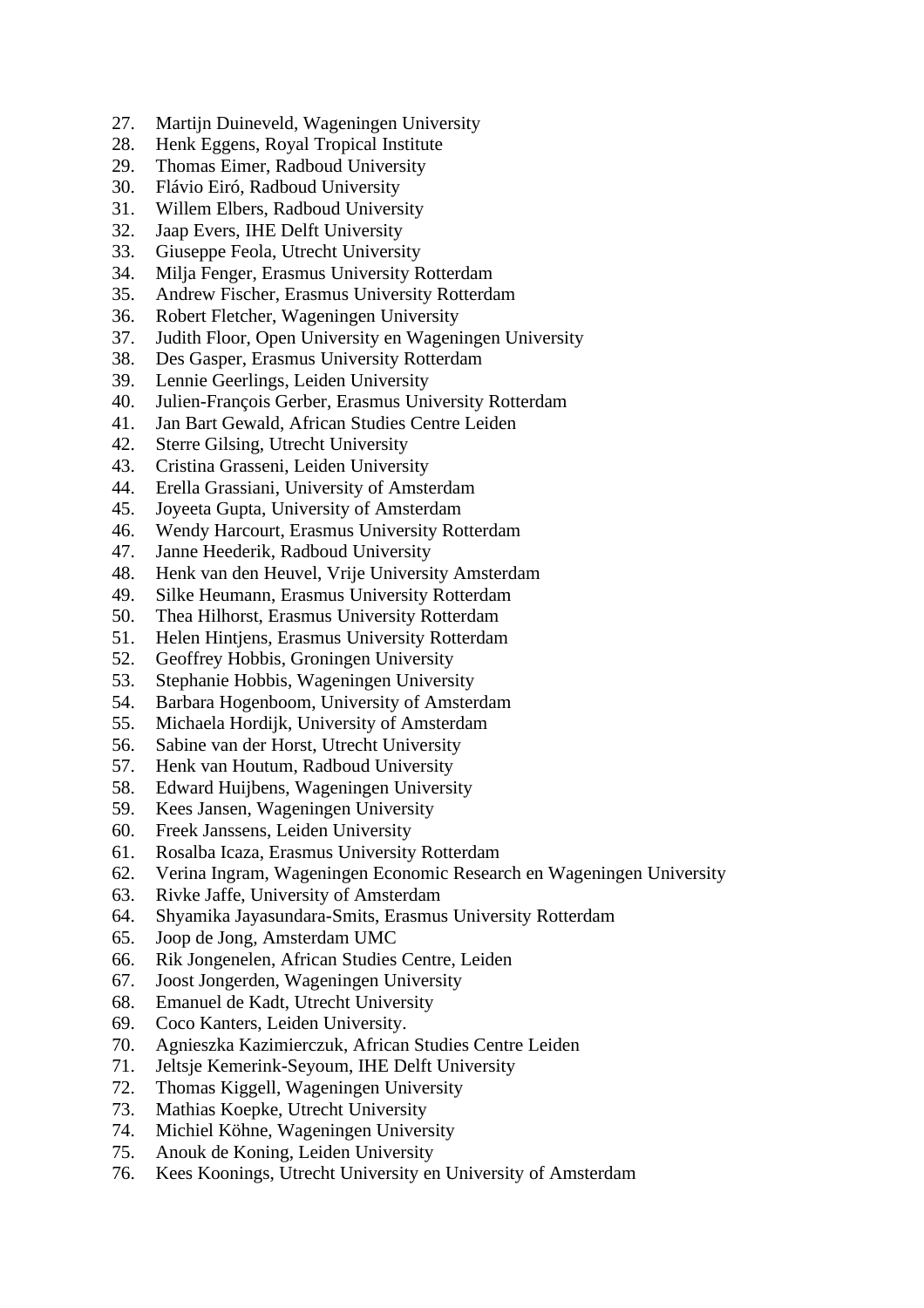- 77. Stasja Koot, Wageningen University
- 78. Michelle Kooy, IHE Delft University
- 79. Martijn Koster, Radboud University
- 80. Rachel Kuran, Erasmus University Rotterdam
- 81. Arnoud Lagendijk, Radboud University
- 82. Corinne Lamain, Erasmus University<br>83. Irene Leonardelli, IHE Delft Universi
- Irene Leonardelli, IHE Delft University
- 84. Maggi Leung, Utrecht University
- 85. Yves van Leynseele, University of Amsterdam
- 86. Janwillem Liebrand, Utrecht University
- 87. Trista Chich-Chen Lin, Wageningen University
- 88. Andrew Littlejohn, Leiden University
- 89. Mieke Lopes-Cardozo, University of Amsterdam
- 90. Erik de Maaker, Leiden University
- 91. Žiga Malek, Vrije University Amsterdam
- 92. Ellen Mangnus, Wageningen University
- 93. Hans Marks, Radboud University
- 94. Jemma Middleton, Leiden University
- 95. Irene Moretti, Leiden University.
- 96. Esther Miedema, University of Amsterdam
- 97. Toon van Meijl, Radboud University
- 98. Miriam Meissner, Maastricht University
- 99. Adam Moore, Radboud University
- 100. Tsegaye Moreda, Erasmus University Rotterdam
- 101. Oona Morrow, Wageningen University
- 102. Farhad Mukhtarov, Erasmus University
- 103. Nikki Mulder, Leiden University
- 104. Mansoob Murshed, Erasmus University Rotterdam
- 105. Paul Mutsaers, Radboud University
- 106. Femke van Noorloos, Utrecht University
- 107. Martijn Oosterbaan, Utrecht University
- 108. Meghann Ormond, Wageningen University
- 109. Annet Pauwelussen, Wageningen University
- 110. Peter Pels, Leiden University
- 111. Lee Pegler, Erasmus University Rotterdam
- 112. Lorenzo Pellegrini, Erasmus University Rotterdam
- 113. Yvon van der Pijl, University Utrecht
- 114. Liedeke Plate, Radboud University
- 115. Fernande Pool, Erasmus University Rotterdam
- 116. Metje Postma, Leiden University
- 117. Nicky Pouw, University of Amsterdam
- 118. Crelis Rammelt, University of Amsterdam
- 119. Elisabet Rasch, Wageningen University
- 120. Marina de Regt, Vrije University Amsterdam
- 121. Ria Reis, Leiden University Medical Center
- 122. Andro Rilović, Erasmus University Rotterdam
- 123. Tobias Rinke de Wit (University of Amsterdam
- 124. Claudia Rodríguez Orrego, Erasmus University Rotterdam
- 125. Eva van Roekel, Vrije University Amsterdam
- 126. Mirjam Ros-Tonen, University of Amsterdam